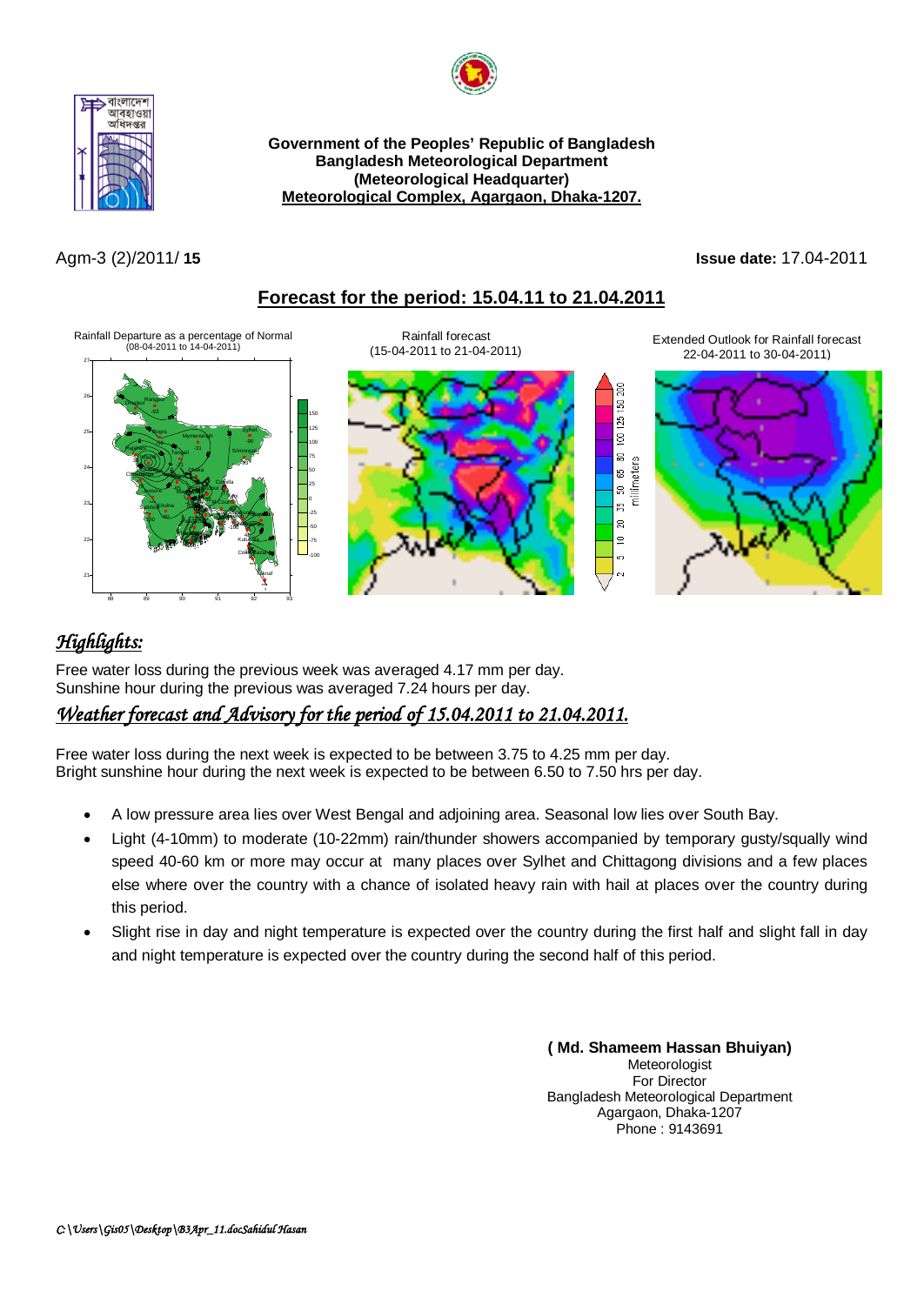# **Bangla Version**

## পূৰ্বাভাস, সময়: **১৫-০৪-২০১১ থেকে ২১-০৪-২০১১**



### *প্ৰধান বৈশিষ্ট্য সম্হঃ-*

গত সপ্তাহের দৈনিক বাম্পীভবনের গড় ৪.১৭ মিঃমিঃ ছিল। গত সপ্তাহের দৈনিক সূর্যকিরণ কালের গড় ৭.২৪ ঘন্টা ছিল।

# *আবহাওয়া প্*ৰ্বাভাসঃ- ১৫-০৪-২০১১ ইং থেকে ২১-০৪-২০১১ ইং পৰ্যন্ত।

আগামী সপ্তাহের বাষ্পীভবনের দৈনিক গড মান ৩.৭৫ মিঃমিঃ থেকে ৪.২৫ মিঃমিঃ থাকতে পারে । আগামী সপ্তাহের সূর্যকিরণকালের দৈনিক গড় মান ৬.৫০ ঘন্টা থেকে ৭.৫০ ঘন্টা থাকতে পারে।

- পশ্চিমবঙ্গ ও তৎসংলগ্ন এলাকায় একটি লঘুচাপ অবস্থান করছে। দক্ষিণ বঙ্গোপসাগরে একটি মৌসুমী লঘুচাপ বিরাজমান রয়েছে।
- এ সপ্তাহে সিলেট ও চউগ্রাম বিভাগের অনেক স্থানে এবং দেশের অন্যত্র কিছু কিছু স্থানে ঘন্টায় ৪০-৬০ কিঃমিঃ বা আরও অধিক বেগে অস্থায়ী দমকা / ঝড়ো হাওয়া সহ হালকা (৪-১০ মিঃ মিঃ) থেকে মাঝারী ধরনের (১০-২২ মিঃমিঃ) বৃষ্টি / বজ্র বৃষ্টির সম্ভাবনা রয়েছে। সেই সাথে কোথাও কোথাও শিলাবৃষ্টিসহ বিক্ষিপ্ত ভাবে ভারী বর্ষণের সম্ভাবনা রয়েছে।
- এ সপ্তাহের প্রথমার্ধে সারাদেশে দিন ও রাতের তাপমাত্রা সামান্য বৃদ্ধি পেতে পারে এবং দ্বিতীয়ার্ধে দিন ও রাতের তাপমাত্রা সামান্য ্রুাস পেতে পারে।

(মোঃ শামীম হাসান ভূইয়া) আবহাওয়াবিদ পরিচালকের পক্ষে বাংলাদেশ আবহাওয়া অধিদপ্তর, ঢাকা-১২০৭।